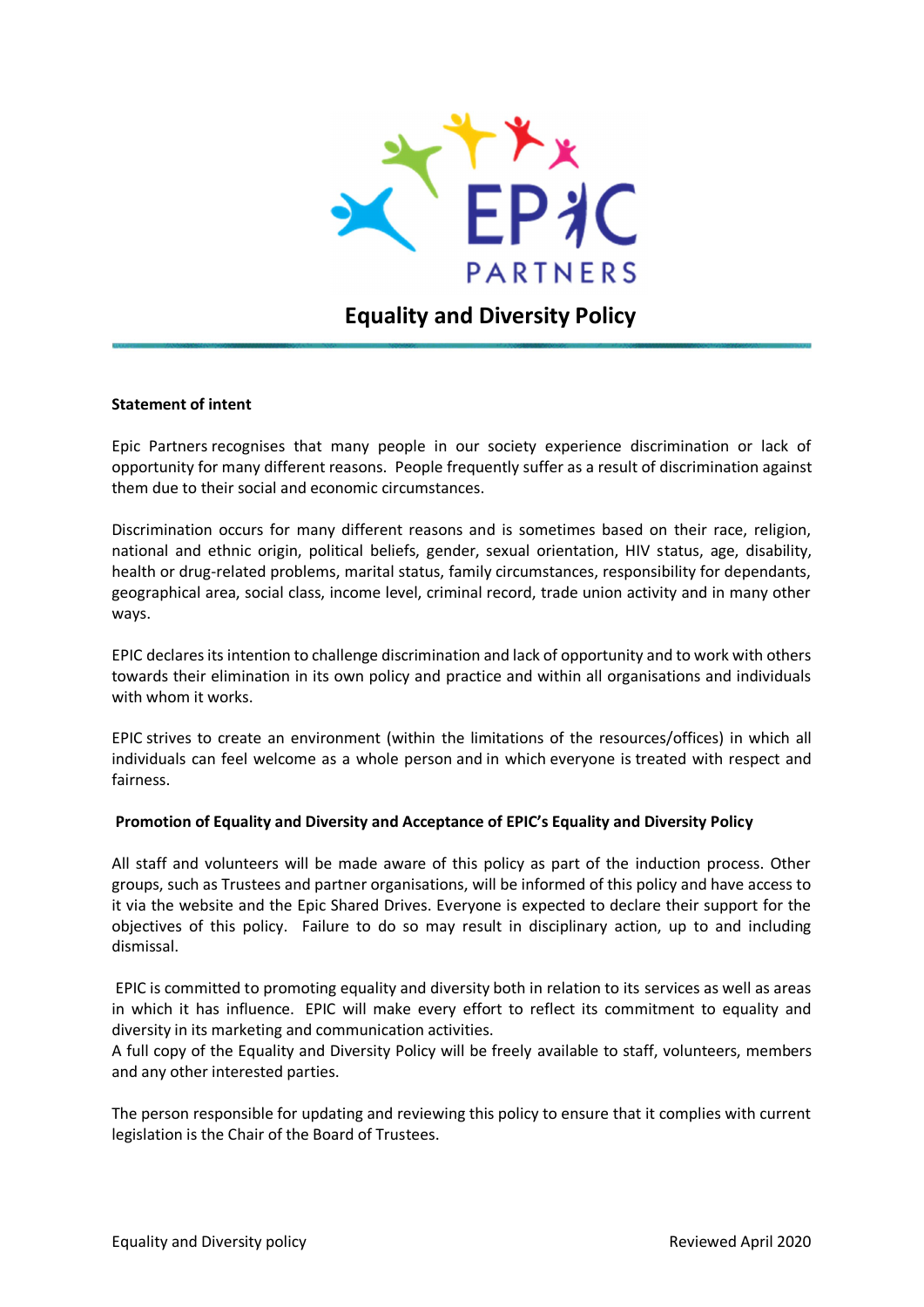# **Commitment**

EPIC is committed to eliminating discrimination and promoting equality and diversity within our policies, practices and procedures and in those areas in which it has influence.

EPIC is also committed to promoting equality and diversity in the operation of all its services.

This applies to professional dealings with service users, staff and volunteers, as well as Trustees and third parties. All service providers who work with us will be expected to adhere to this policy as a minimum standard.

We shall treat everyone equally and with the same courtesy and respect, regardless of:

- gender (including marital status, gender reassignment, pregnancy, maternity and paternity)
- sexual orientation (including civil partnership status)
- ethnicity or racial group
- religion or belief
- age
- caring responsibility; or
- **•** disability

# **Regulation and Legislation**

We will comply with all current and any future anti-discrimination legislation and associated codes of practice. We will take all reasonable steps to ensure that we and our staff/volunteers and other third parties as detailed above do not unlawfully discriminate under:

- (a) the Equality Act 2010
- (b) the Civil Partnership Act 2004
- (c) the Employment Rights Act 1996
- (d) the Human Rights Act 1998
- (e) the Part-Time Workers (Prevention of Less Favourable Treatment) Regulations 2000
- (f) the Fixed-Term Employees (Prevention of Less Favourable Treatment) Regulations 2000
- (g) the Employment Equality (Sexual Orientation) Regulations 2003
- (h) the Employment Equality (Religion or Belief Act) Regulations 2003
- (i) the Work and Families Act 2006
- (j) the Employment Equality (Age) Regulations 2006

(k)any other relevant legislation in force from time to time relating to discrimination in employment and the provision of goods, facilities or services.

We are also aware of two Nottingham City Council documents: Equality, Diversity and Inclusion Strategy 2020 – 2023 and Nottingham City Hate Crime Strategy and aim to ensure our policy and practice are in line with these documents.

# **What Constitutes Discrimination?**

EPIC believes that discrimination can take one or more of the different forms set out below.

*Direct Discrimination* is treating one person less favourably than another in the same or similar circumstances or segregating them from others solely because they are, for example, a lesbian, a gay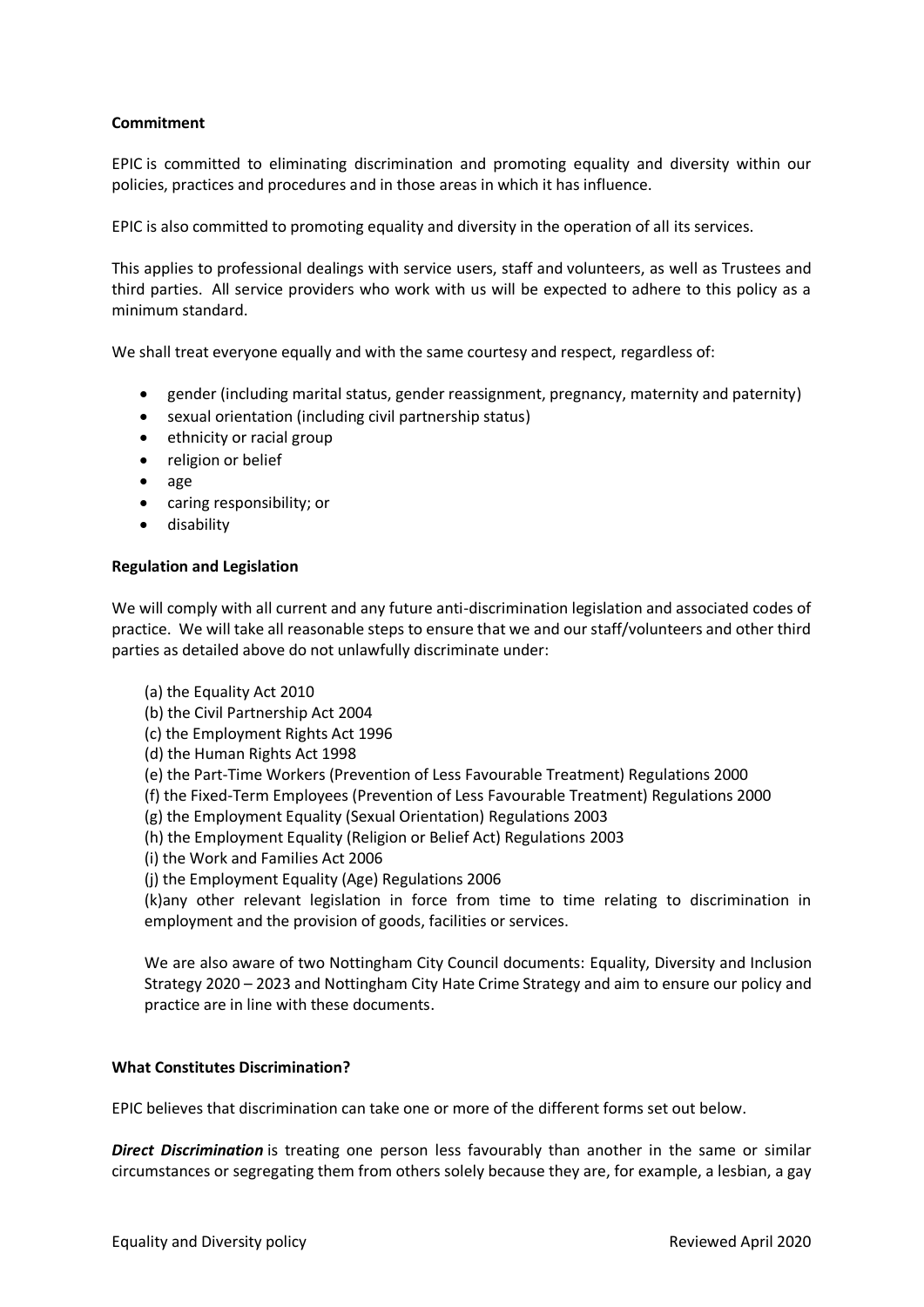man or because they have a disability or illness. Refusing to employ someone who has the required skills because they are deaf or because they are pregnant would constitute such discrimination.

*Indirect Discrimination* occurs where there is a requirement or condition which appears to apply equally to everyone but which, in practice has an adverse impact on a particular group and cannot be objectively justified. For example, an unnecessary physical or age requirement can discriminate against women or people with disabilities. The setting of language tests, where language skills or fluency are not essential for a job, is another example.

*Harassment* occurs when unwanted conduct related to any of the grounds referred to above takes place with the purpose or effect of violating the dignity of a person and of creating an intimidating, hostile, degrading, humiliating or offensive environment. Harassment may involve physical acts or verbal and non-verbal communications and gestures.

Victimisation occurs when a person is treated less favourably or is discriminated against because she/he has pursued, or intends to pursue, their rights in respect of alleged discrimination.

*Oppression* occurs when one group of people are in a dominant position over another within a given social framework, such as, men over women, white people over black people. The type of behaviour to be challenged is behaviour displayed by a dominant group against a member of an oppressed group, which uses and reinforces the existing power relationship. This may be by action or by opinions held.

**Direct or indirect discrimination, harassment or victimisation is unacceptable regardless of whether there was any intention to discriminate, harass, victimise or not.**

#### **Service Provision, Meeting Service Users' Needs and Raising Awareness**

#### **Service Provision**

All services maintained, developed and co-ordinated by EPIC will be provided in accordance with our commitment to Equality and Diversity.

EPIC reserves the right to refuse to work with individuals or organisations who it considers to be discriminating or oppressive.

EPIC will promote Equality and Diversity and good practice in its work with other agencies or individuals.

EPIC constantly reviews and monitors the quality of its services and uses a range of tools to analyse performance and past and current trends. This may include feedback from stakeholders, user involvement where practical (e.g. satisfaction surveys, user forums) and feedback from staff and volunteers. Changes in practice will be made in response to the outcomes of this monitoring.

The views of service users are monitored through our statistical database and trends can be identified in order that appropriate targeting of our resources can take place.

## **Office and Accommodation**

EPIC will make every effort to ensure that premises used in relation to its work are accessible and comfortable for all members of the community.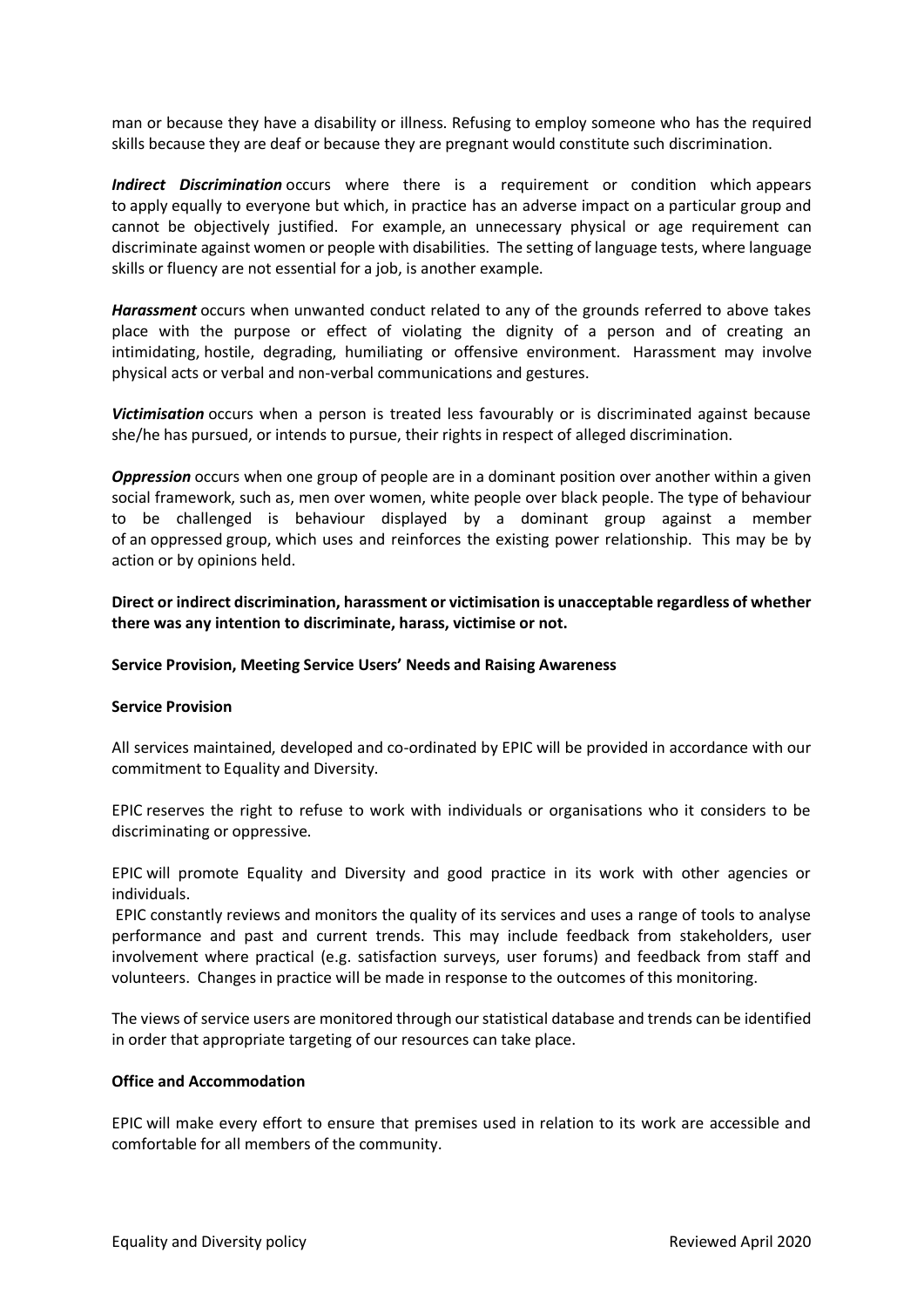## **Service users and Service users' Needs**

EPIC is committed to treating all stakeholders and service users equally and fairly. EPIC will also, wherever possible, take steps to promote equal opportunity in relation to access to the services that we provide, taking account of the diversity of the communities that we serve.

EPIC is committed to meeting the diverse needs of service users. We will take steps to identify the needs of service users in our community and develop policies and procedures setting out how we will meet service users' needs and ensuring that the services we provide are accessible to all. We will take account the needs of service users with a disability and service users who are unable to communicate effectively in spoken English. We will consider which groups are predominant within our service user base and devise appropriate policies to meet their needs. EPIC recognises that not everyone has access to personal transport or is able to use it and will plan its services and activities accordingly.

# **Raising Awareness (Communication)**

EPIC will devise policies and procedures to promote and raise awareness of policies and procedures for ensuring that our services are accessible for a diverse range of service users. EPIC's Senior Management Team will set out what steps we have taken to make our services accessible to service users. It will include a list of policies and procedures, information about what steps we will take to put them in place, who is responsible for them and how we will make our policies and procedures openly available for the public. Staff, volunteers and Trustees will be informed of the steps where appropriate to ensure that they are effectively implemented.

# **Recruitment and Selection, Service conditions and training**

EPIC believes that no person or group should be treated less favourably in employment because of their race, nationality, ethnic origin, gender, sexual orientation, age, disability or illness.

EPIC will treat all employees and job applicants equally and fairly and not unlawfully discriminate against them. This applies equally to voluntary positions and anyone undertaking work experience with us. Staff appointments will be monitored to ensure no discrimination is occurring at the point of selection.

EPIC believes it has an obligation to the community that it serves to make sure that any employment opportunities available at EPIC are equally open to all sections of the community. Furthermore, EPIC believes that it can only provide services, which meet the needs of all sections of the community by reflecting the diversity of the community throughout its staff.

# **Training Plan**

EPIC will identify equality and diversity training needs of individuals and ensure that either personal or organisational training plans, which address these needs, are in place. All new employees will receive an assessment of needs and, where necessary, will be provided with Equality and Diversity training. Confirmation that relevant training has been undertaken will be kept on individual Training Records.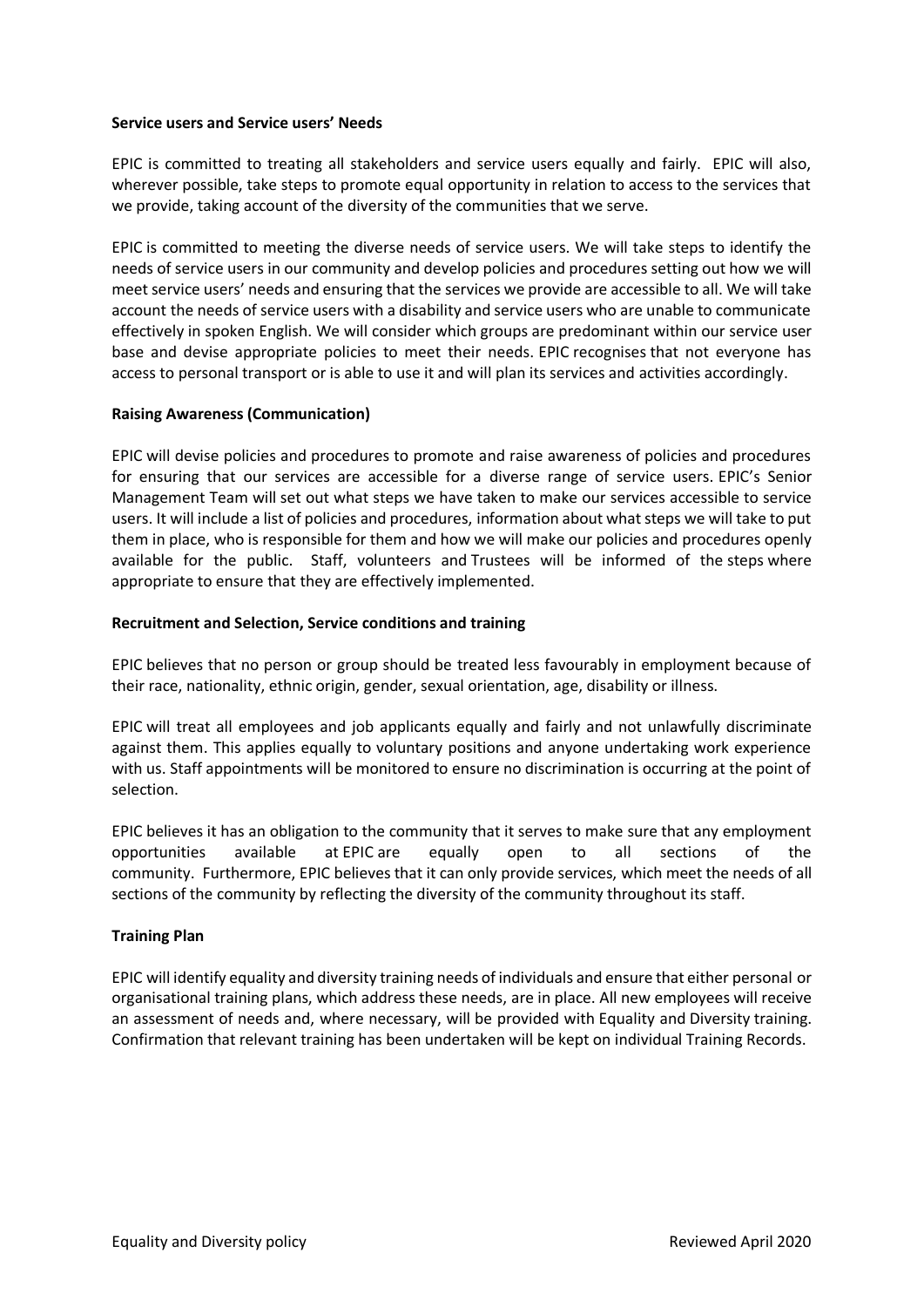# **Dealings with third parties**

EPIC will not unlawfully discriminate in dealings with third parties. This applies to dealings with other similar service providers and general procurement. EPIC will not knowingly purchase goods and services from agencies whose activities are contrary to the principles outlined in this policy.

## **Working with other organisations**

All those who act on the organisation's behalf will be expected to pay due regard to this when conducting business on the organisation's behalf. In all its dealings with partner organisations, EPIC will seek to promote the principles of equality and diversity.

## **Referring or signposting Service users to other agencies/services**

The criteria for selecting agencies are based on service provision, expertise and their equality and diversity practices.

## **Implementation and Monitoring**

## **Responsibility**

Ultimate responsibility for implementing this policy rests with the organisation. The organisation will appoint a senior staffing member within it to be responsible for the operation of the policy. All employees and Trustees of the organisation are expected to pay due regard to the provisions of this policy and are responsible for ensuring compliance with it when undertaking their jobs or representing the organisation.

Acts of unlawful discrimination on any of the forbidden grounds by employees, volunteers or Trustees of the organisation will result in disciplinary action, up to and including dismissal. Failure to comply with this policy will be treated in a similar fashion. The policy applies to all who are employed in the organisation and to all Trustees.

# **Complaints of discrimination**

The organisation will treat seriously all complaints of unlawful discrimination on any of the forbidden grounds made by employees, director/trustees, service users, or other third parties and will act where appropriate.

All complaints will be investigated and the complainant will be informed of the outcome.

We will also monitor the number and outcome of complaints of discrimination made by staff, service users, director/trustees and other third parties.

# **Breach of Equality and Diversity Policy**

#### **Trustees**

Any breach of the Equality and Diversity Policy made by a trustee will be thoroughly investigated and appropriate action taken. This may include removal of the Trustee from the Board.